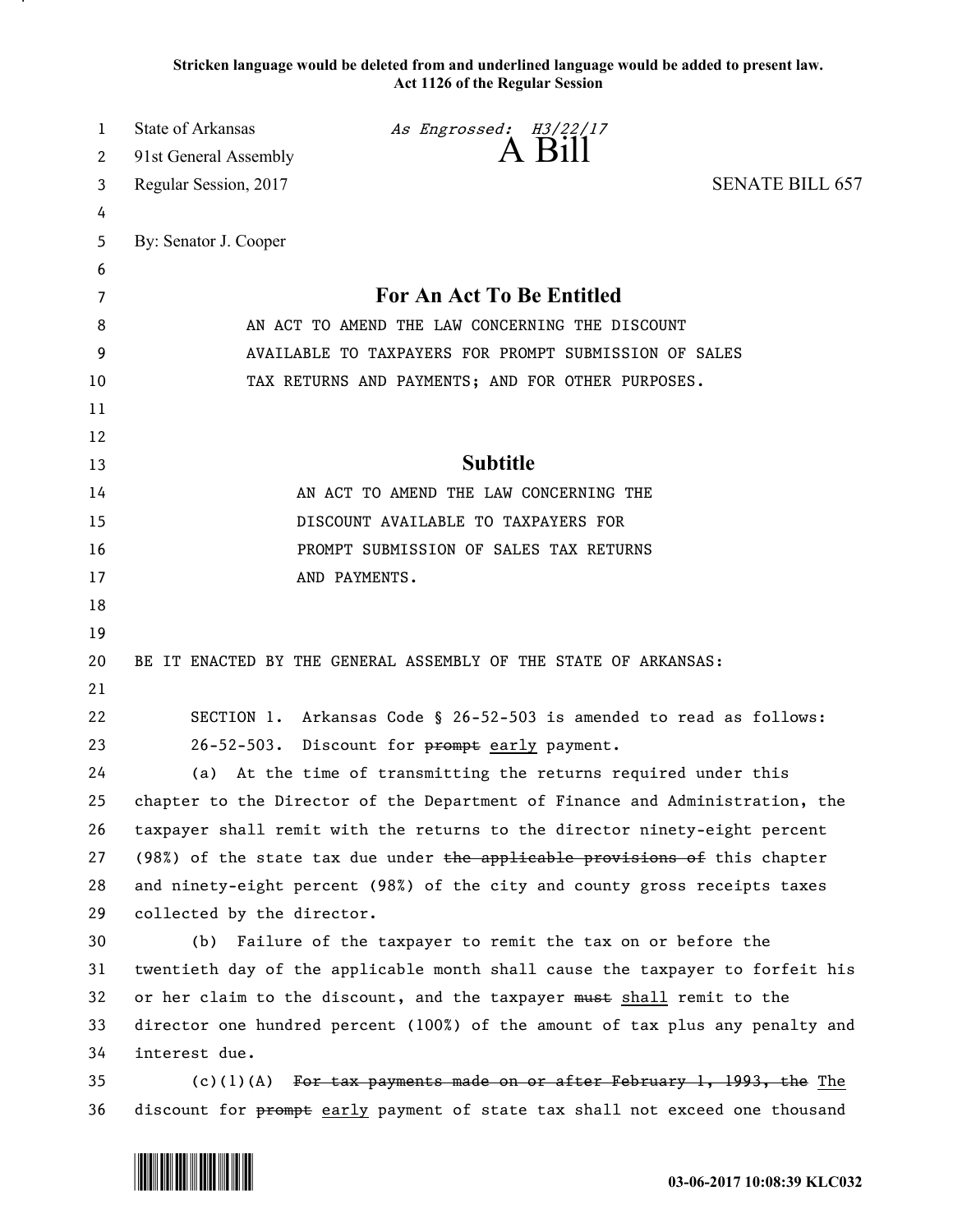dollars (\$1,000) per month for a taxpayer filing monthly gross receipts tax reports. (B) A taxpayer filing a tax report on a quarterly, annual, 4 or occasional basis shall be is entitled to the discount for early payment of state tax, which shall not exceed one thousand dollars (\$1,000) for each month included in the tax report. (2)(A) The aggregate state tax discount available to a taxpayer who operates more than one (1) permitted business location within this state and who does not file a consolidated monthly gross receipts tax report for all locations shall not exceed one thousand dollars (\$1,000) per month. 11 (B) In the case of a corporate taxpayer, that is a parent 12 corporation<sub> $\tau$ </sub> and that holds fifty percent (50%) or more of the outstanding 13 shares of one (1) or more corporations, subsidiaries, that that are subsidiaries and that are subject to the tax imposed by this chapter, the aggregate state tax discount available to the parent corporation and all subsidiaries shall not exceed one thousand dollars (\$1,000) per month. 17 (C) There shall be no limitation The limitations on the 18 discount for state tax discount under this section apply to prompt early 19 payment of city and county gross receipts taxes collected by the director, 20 under the following schedule: (i) For the tax year beginning January 1, 2018, the 22 discount shall not exceed five thousand dollars (\$5,000); (ii) For the tax year beginning January 1, 2019, the 24 discount shall not exceed four thousand dollars  $(54,000)$ ; (iii) For the tax year beginning January 1, 2020, 26 the discount shall not exceed three thousand dollars  $(53,000)$ ; (iv) For the tax year beginning January 1, 2021, the 28 discount shall not exceed two thousand dollars  $(52,000)$ ; and (v) For tax years beginning on and after January 1, 30 2022, the discount shall not exceed one thousand dollars (\$1,000). SECTION 2. EFFECTIVE DATE. Section 1 of this act is effective on the first day of the calendar quarter following the effective date of this act.  $\frac{s}{J}$ . Cooper